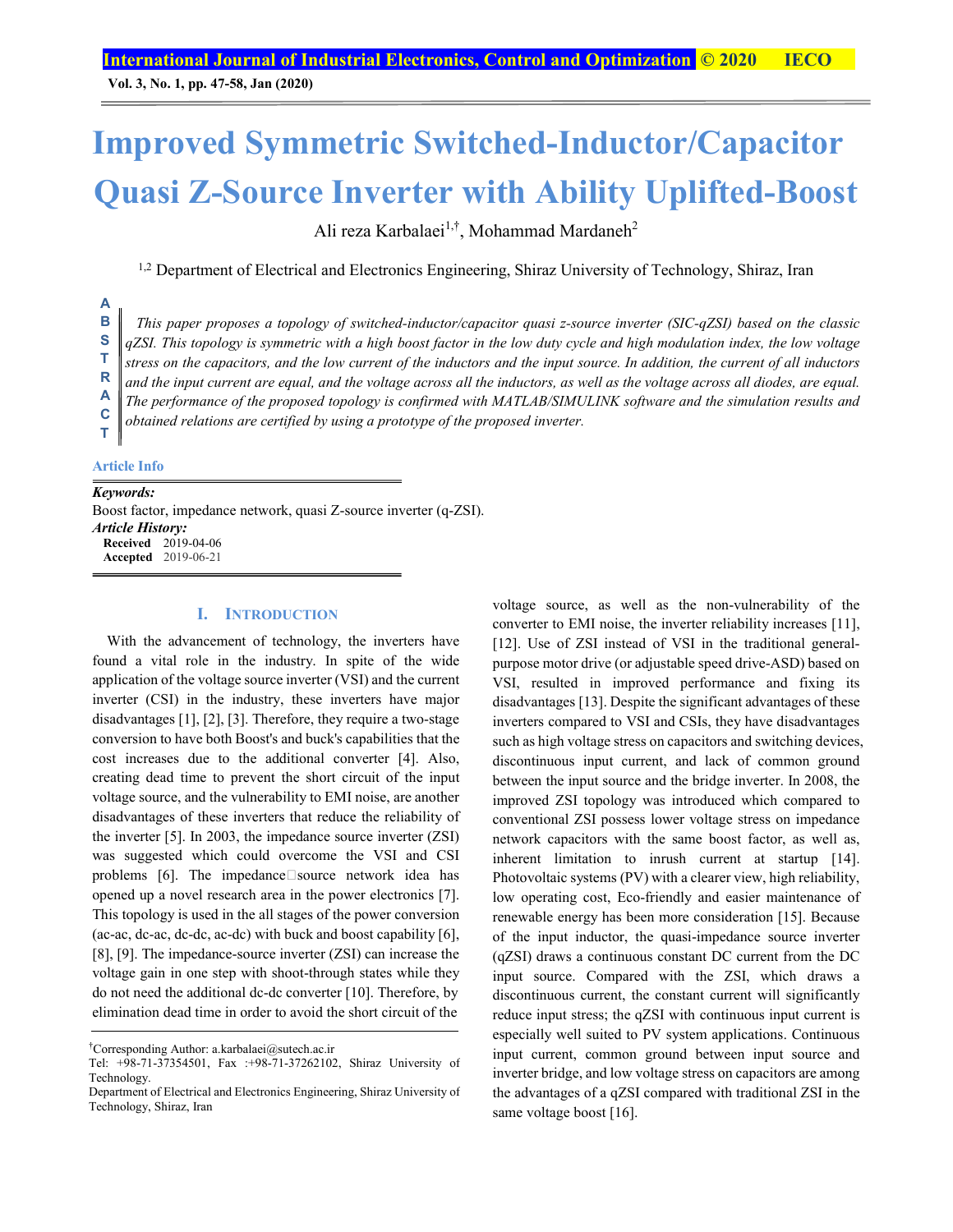

**Fig. 1.** Topology compared with the proposed topology; (a) cSL-qZSI [20], (b) Enhanced-boost qZSI (EB-qZSI) [22], (c) ESL-qZSI  $[10]$ .

In Ref [17] the diode assisted qZSI (DA-qZSI) and capacitorassisted qZSI (CA-qZSI) topologies have been offered possessing higher voltage boost and lower voltage stress on capacitors and diodes. Also, the other benefit of these topologies is their extensibility. In 2010 and 2011, switchedinductor Z-source inverter (SL-ZSI) and switched-inductor quasi Z-source inverter (SL-qZSI) topologies were proposed wherein, the switched-inductor cells were used instead of inductors in the ZSI/qZSI structures resulted in a significantly increased Boost factor. However, SL-ZSI has a higher boost ratio than SL-qZSI, but the SL-qZSI have advantages such as common ground between the input source and inverter bridge and lower stress on capacitors [18], [19]. The startup inrush current of the converters damages the devices. The suppress of the startup inrush current and the lower voltage stress on the capacitors are the benefits of the continuous input current switched-inductor quasi-Z-source inverter (cSL-qZSI) compared with the above mentioned structures. Fig. 1(a) shows the structure of cSL-qZSI [20]. In 2016, enhanced boost-qZSI (EB-ZSI) topology was suggested that has a high boost factor at low shoot through duty ratio and high modulation index. However, it have disadvantages such as, the lack of common ground between the input source and the inverter bridge, as well as, discontinuous input current [21]. The topology of the enhanced boost-qZSI (EB-qZSI), in addition to overcoming the EB-ZSI problems, has lower voltage stress on capacitors at the same boost factor [22]. The EB-qZSI structure is shown in Fig. 1(b). In [10], the symmetric topology called embedded switched-inductor qZSI (ESL-qZSI) was suggested. The low voltage stress on the capacitors, the low ripple current of the inductors, and the high boost factor are the advantages of these structures. The ESL-qZSI structure is shown in Fig. 1(c). For better improvement the boost capability without using additional components, a threewinding switched-coupled inductor (SCL) is applied to the modified SL-qZSI and is termed as SCL-qZSI in [23], it memorizes all of the benefits of QZSI and suppresses the startup inrush current. Similarly, structures used of winding coupled inductors such as T-source [24], Trans-Z-source [25] and Y-source [26] have been introduced subsequently. Though high voltage gain is achieved, the output voltage is sensitive to

the leakage inductance [12].

This paper proposes a symmetric topology that has a high boost factor in high modulation index and low duty cycle in comparison with similar structures. The low voltage stress on the capacitors and the low input current ripple is another advantages of this topology. To investigate the characteristics of the proposed inverter (SIC-qZSI), the EB-qZSI prototype has been constructed with similar elements used in the proposed inverter and their experimental results are compared.

## **II. PROPOSED TOPOLOGY**

As can be seen from Fig. 2, the proposed topology (SICqZSI) consists of two switched-inductor/capacitor cells that increase the voltage of the DC link voltage  $(V_{PN})$ . This structure has four inductors( $L_{1-4}$ ), six capacitors ( $C_{1-6}$ ) and three diodes( $D_{1-3}$ ). As seen in Table I, the number of elements is compared in different structures. In comparison with the EBqZSI, this structure has two fewer diodes, but two additional capacitors.



#### *A. Circuit Analysis*

 The operation principles of the proposed topology are the same as the traditional ZSI/qZSI and possess shoot-through zero state, six active states, and two zero states. The zero state of shoot-through provides a unique specification of buck-boost in the impedance source inverters. For simpler analysis, the operating conditions can be considered as shoot-through (ST) and non-shoot-through states (N-ST).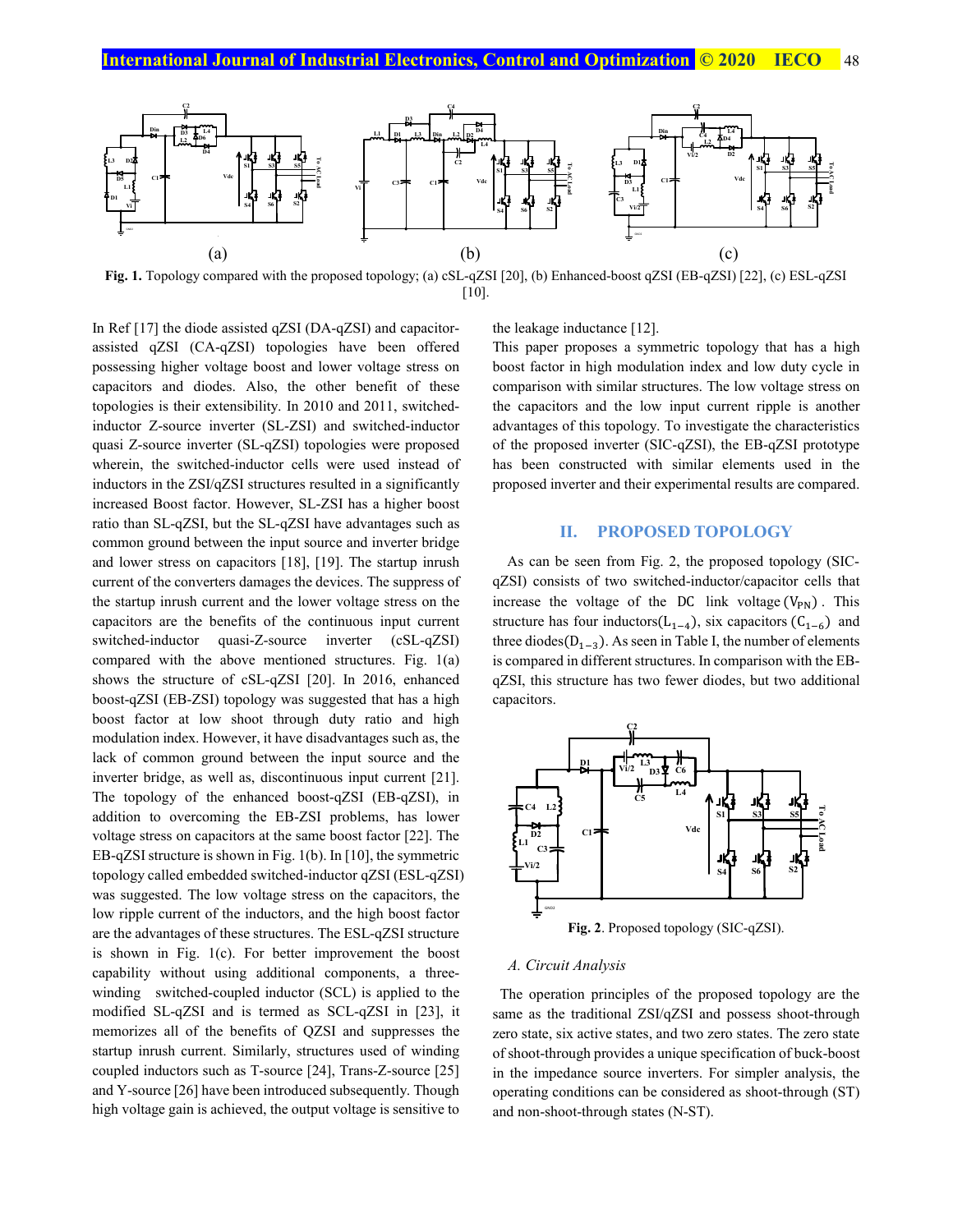| Comparison of the number of elements used in the proposed structure with other structures |           |              |              |              |            |         |          |           |           |  |  |
|-------------------------------------------------------------------------------------------|-----------|--------------|--------------|--------------|------------|---------|----------|-----------|-----------|--|--|
| No. of                                                                                    | $DA-aZSI$ | $CA-qZSI$    | SL-ZSI       | $rSL-qZS$    | $cSL-qZSI$ | EB-qZSI | ESL-qZSI | iESL-qZSI | Proposed  |  |  |
| components                                                                                | [16]      | 16           | [18]         | [19]I        | [19]       | [21]    | [10]     | [10]      | structure |  |  |
| Capacitor                                                                                 |           | 4            |              |              |            | 4       |          |           |           |  |  |
| Inductor                                                                                  |           |              | 4            | 4            |            | 4       |          |           |           |  |  |
| Diode                                                                                     |           |              |              |              |            |         |          |           |           |  |  |
| Power switch                                                                              |           | <sub>(</sub> | <sub>(</sub> | <sub>n</sub> |            | b.      |          |           |           |  |  |

**TABLE I**  Comparison of the number of elements used in the proposed structure with other structures

Fig. 3(a) shows the equivalent circuit of shoot through state. During ST state, both the up and down switches in each legs of main inverter are on, and  $D_1$  and  $D_2$  diodes are off, and unlike other topologies, none of the diodes are on. So, by writing KVL in this circuit, the following relations are obtained:

$$
\begin{cases}\n V_{L1} = \frac{V_i}{2} + V_{C2} + V_{C4} \\
 V_{L2} = V_{C2} + V_{C3} \\
 V_{L3} = \frac{V_i}{2} + V_{C1} + V_{C6} \\
 V_{L4} = V_{C1} + V_{C5} \\
 V_{PN} = 0\n\end{cases}
$$
\n(1)

Also, the voltage of the diodes can be obtained in ST mode as:

$$
\begin{cases}\nV_{D1} = -V_{C1} - V_{C2} \\
V_{D2} = -V_{C2} - V_{C3} - V_{C4} \\
V_{D3} = -V_{C1} - V_{C5} - V_{C6}\n\end{cases}
$$
\n(2)



**Fig. 3.** Equivalent circuits of the proposed topology (SICqZSI) (a) ST state (b) N-ST state.

As can be seen Fig. 3 (b), in N-ST state, the diodes  $D_1$  and  $D_2$  are on and unlike other topologies, none of the diodes are off. In this state, the inductor transfer energy to the load and the capacitor is charged through the input voltage source. Similarly, by writing KVL in this circuit, the following relations will be obtained:

$$
\begin{cases}\n V_{L1} = \frac{V_i}{2} - V_{C3} = \frac{V_i}{2} + V_{C4} - V_{C1} \\
 V_{L2} = -V_{C4} = V_{C3} - V_{C1} \\
 V_{L3} = \frac{V_i}{2} - V_{C5} = \frac{V_i}{2} + V_{C6} - V_{C2} \\
 V_{L4} = -V_{C6} = V_{C5} - V_{C2} \\
 V_{PN} = V_{C1} + V_{C2}\n\end{cases}
$$
\n(3)

Applying the volt-sec balance principle and under steady state condition, the average voltage of the inductors over one switching cycle is zero. So, relations of the voltage stress on capacitors can be obtained as follow:

$$
V_{C1} = V_{C2} = \frac{1}{2(1 - 4D)} V_i
$$
 (5)

$$
V_{C3} = V_{C5} = \frac{1 - 2D}{2(1 - 4D)} V_i
$$
\n<sup>(6)</sup>

$$
V_{C4} = V_{C6} = \frac{D}{1 - 4D} V_i
$$
 (7)

Considering the above relations, it can be concluded that the proposed topology is symmetric. The relation the boost factor in the proposed topology can be obtained by replacing the voltage stress relations on  $C_1$  and  $C_2$  capacitors in (4) as follows:

$$
B = \frac{V_{PN}}{V_i} = \frac{1}{1 - 4D} \tag{8}
$$

 According to the Table II, the comparison between boost factor relations of the suggested topology with other topologies have been carried out indicating the higher boost factor of the proposed topology than the other structures in the same input voltage and shoot-through duty cycle. Therefore, at the suggested topology in shoot through duty cycle 0.15, 0.2 and 0.23, the boost factors increase to 2.5, 5 and 12.5, respectively. Fig. 4 compares the boost factor of different topologies with the proposed topology. As can be seen, the proposed structure has a higher boost factor than other structures under equal conditions with the same number of elements.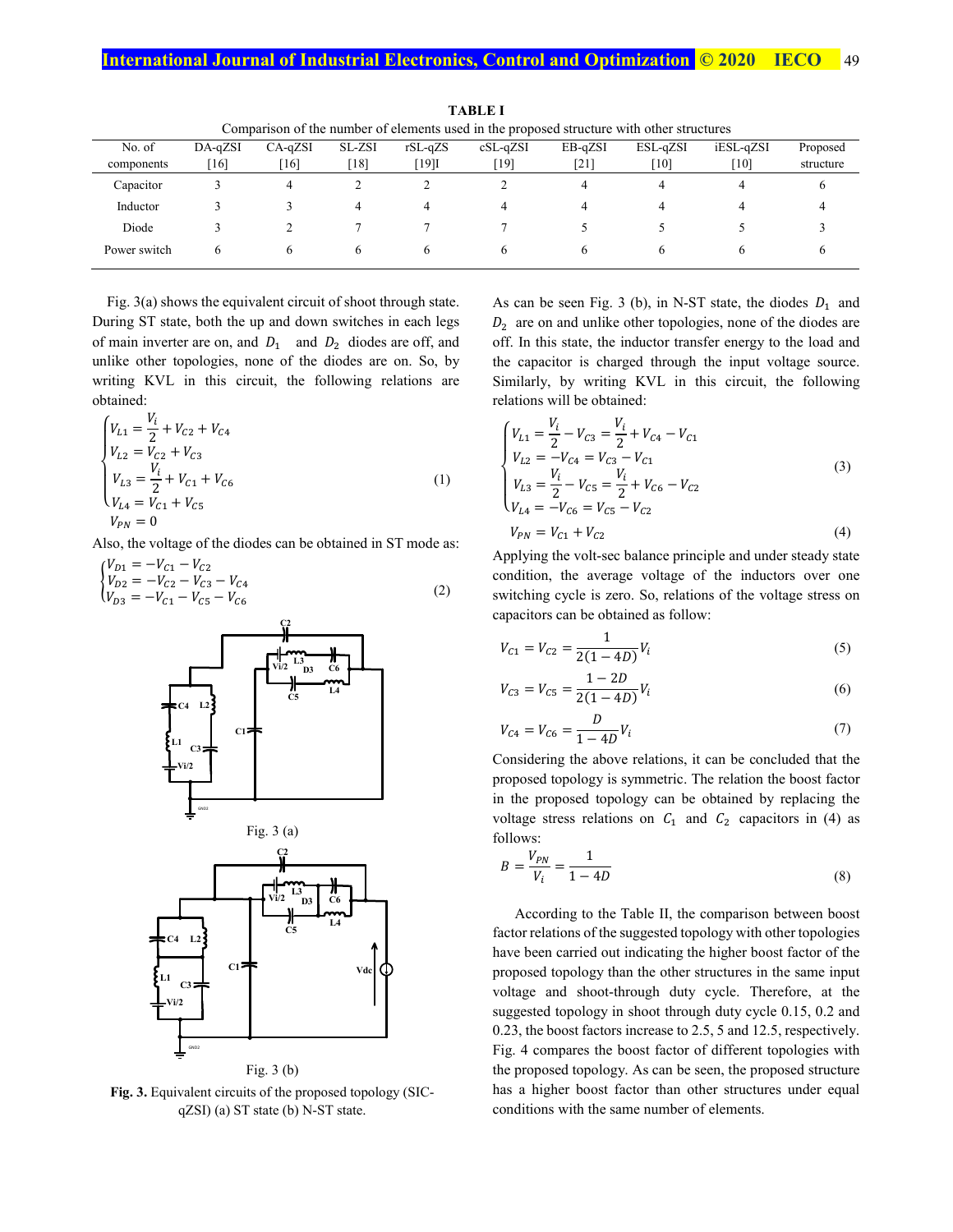# **International Journal of Industrial Electronics, Control and Optimization <b>C 2020** IECO 50



**Fig. 4**. Comparison of the boost factor  $(B)$  of different Z-source topologies with the proposed topology (SIC-qZSI).

#### *B. PWM Technique and Voltage Gain*

Several control techniques exist for controlling switches in various ZSI topologies, such as the simple boost control [27], [16], phase-shift control [29]-[30], the maximum boost control [31] and the constant maximum boost control methods [32] that purpose is attain wide area of modulation, simple implementation, loss of commutation for each switching cycle, and low stress on system. The relationship between M and B depends on the type of PWM control strategy. In the proposed topology, simple boost control technique has been applied. This technique is like the conventional sinusoidal PWM method, with the difference that two constant signals of the positive amount  $(V_n)$  and negative amount  $(V_n)$  have been added to produce the shoot-through state. These signals can be larger or equal to the positive peak of the sinusoidal reference waves, or can be smaller or equal to the negative peak of the sinusoidal reference waves. To obtain the peak-phase output voltage in three-phase inverters, the following relation can be used:

$$
v_{an,max} = M \cdot \frac{V_{PN}}{2} \tag{9}
$$

Where,  $M$  is the amplitude modulation index.

 By substituting relationship (8) in (9), the peak-phase output voltage toward the boost factors (B) can be derived as:

$$
v_{an,max} = M.B \frac{V_i}{2}
$$
 (10)

 Given the relation (10), the multiplication of M.B is called the voltage gain (G) of inverter. As regards to the simple boost PWM control method, modulation index (M) relative to the shoot-through duty cycle (D), is 1-D. So, the voltage gain (G) relative to M in the suggested topology can be obtained as follows:

$$
G = \frac{M}{4M - 3} \tag{11}
$$

 Fig. 5 shows the voltage gain versus modulation index for different topologies. As can be seen, voltage gain of the proposed SIC-qZSI is higher than that of all the comparative topologies at the same input voltage and shoot-through duty cycle.



**Fig. 5.** Comparison of the voltage gain of proposed topology (SIC-qZSI) with other topologies.

### *C. Comparison of Voltage Stress on Capacitors and Diodes*

 Power electronic converters with low voltage stress reduce capacitor rating, that's the size and cost of the converter is reduced [33]. Since the proposed topology  $(SIC-qZSI)$  is symmetric, the voltage stresses of the corresponding capacitors in both the switched-inductor/capacitor cells are equal. Accordingly,  $C_3$  voltage stress with  $C_5$ ,  $C_4$  with  $C_6$ , as well as, the voltage stress of the impedance network capacitors which means  $C_1$  with  $C_2$  are equal. Voltage stress on capacitors is obtained from relations (5), (6) and (7). According to Fig. 6, the voltage stress of the proposed topology capacitors  $(SIC - qZSI)$  is compared with the two conventional topologies of  $EB - qZSI$  and  $ESL - qZSI$  with the same number of elements.



**Fig. 6**. Comparison of voltage stresses of proposed topology (SIC-qZSI) capacitors with Enhanced boost-qZSI and ESLqZSI.

As can be seen, the voltage stress of the capacitors in the impedance network  $(C_1, C_2)$  and switched-inductor/capacitor cells  $(C_{3-6})$  of the proposed topology, are almost lower than the  $ESL - qZSI$  topology. Compared to the  $EB - qZSI$ topology, in the impedance network, the capacitor  $C_2$  has lower voltage stress, while  $C_1$  has higher voltage stress relative to the corresponding capacitors in the proposed topology. However, switched-inductor/capacitor cell capacitors of the proposed topology have lower voltage stress than the corresponding capacitors in the  $EB-qZSI$  structure. According to Fig. 7, the voltage stress on the proposed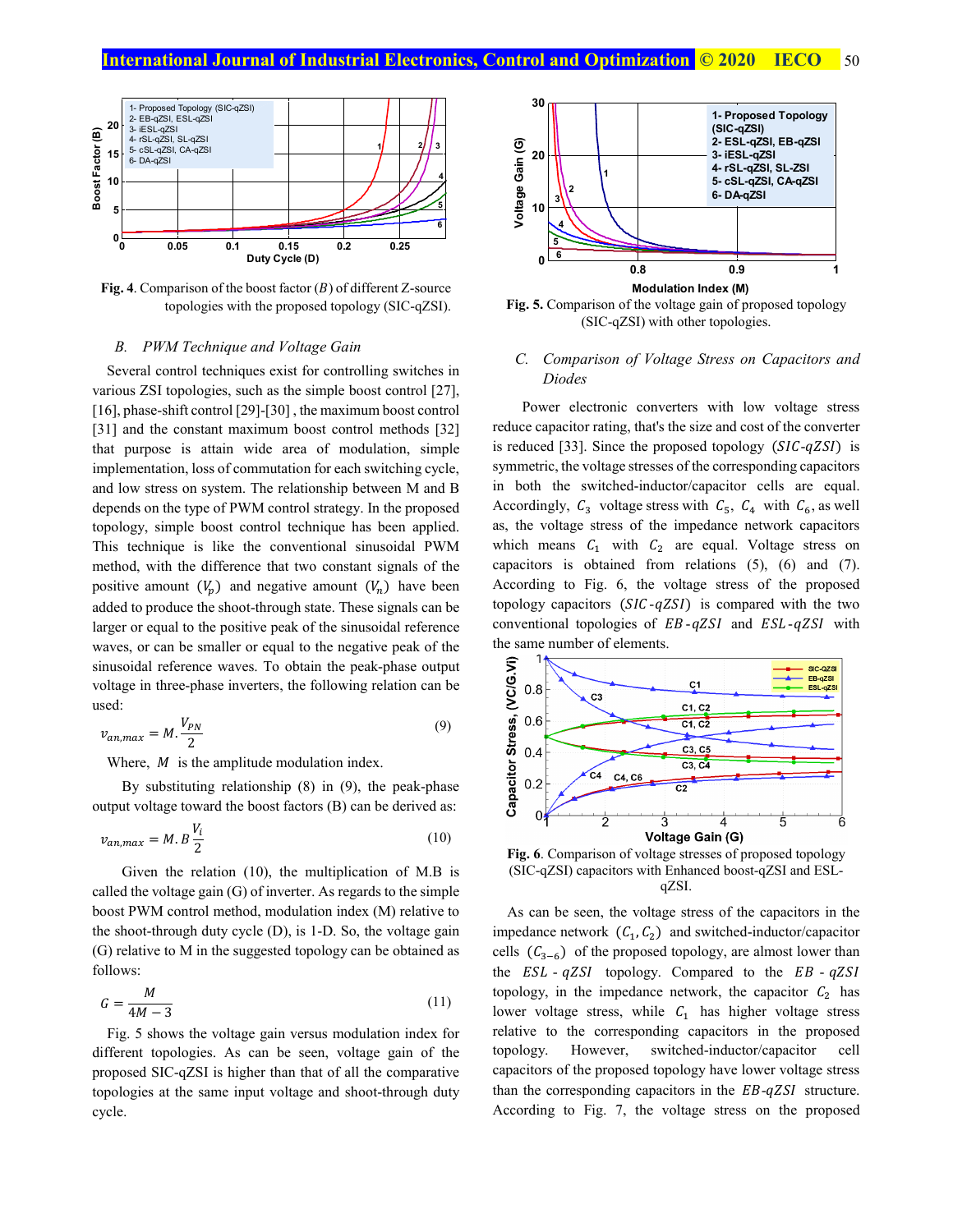topology diodes is greater than the  $EB-qZSI$  and  $ESL-qZSI$ structures. However, voltage stress is equal in all diodes of the proposed structure.



**Fig. 7.** Comparison of voltage stresses of proposed topology (SIC-qZSI) diodes with Enhanced boost-qZSI and ESL-qZSI.

#### *D. Current Ripple of Inductors and Voltage Across Inductors*

 The relation between the voltages across of the inductor with the current through it, is obtained from equation (12).

$$
V_L = L \frac{di}{dt} \tag{12}
$$

By replacing the voltage stress of the capacitors in (1) and (3), the voltage across the inductors in the ST and non-ST states, respectively, are calculated as follows:

$$
V_{L1} = V_{L2} = V_{L3} = V_{L4} = \frac{1 - D}{1 - 4D} \tag{13}
$$

$$
V_{L1} = V_{L2} = V_{L3} = V_{L4} = \frac{-D}{1 - 4D} \tag{14}
$$

By replacing the relations (13) and (14) in (12), the current ripple of the inductors for ST and non-ST states, are calculated as:

$$
\Delta i_i = \Delta i_{L1} = \Delta i_{L2} = \Delta i_{L3} = \Delta i_{L4} = \frac{D(1 - D)}{2Lf(1 - 4D)}V_i \qquad (15)
$$

$$
-D(1 - D)
$$

$$
\Delta i_i = \Delta i_{L1} = \Delta i_{L2} = \Delta i_{L3} = \Delta i_{L4} = \frac{-D(1 - D)}{2Lf(1 - 4D)}V_i
$$

$$
\Delta i_i = \Delta i_{L1} = \Delta i_{L2} = \Delta i_{L3} = \Delta i_{L4} = \frac{-D(1 - D)}{2Lf(1 - 4D)}V_i \tag{16}
$$

Given the relation (16), the inductance is obtained as follows:

$$
L = \frac{D(1 - D)}{(1 - 4D)} \cdot \frac{V_i}{2f\Delta i} \tag{17}
$$

It is assumed that the inverter is ideal, the output power and inverter input are equal. Consequently, in the pure resistance load, the input current will be equal to the following relation:

TABLE II

Comparison of voltage stress on capacitors, inductors current ripple, diode stress, boost factor voltage gain, in proposed topology (sicqzsi) with other topologies.

|                          | Parameter              | CA-qZSI                                       | SL-ZSI                                   | $cSL-qZSI$                                                                                                | yzsi) with other topologies.<br>rSL-qZSI        | EB-qZSI                                                                                                    | ESL-qZSI                                         | iESL-qZSI                                                                                                                                                                                                                                                         | Proposed<br><b>Structure</b>                  |
|--------------------------|------------------------|-----------------------------------------------|------------------------------------------|-----------------------------------------------------------------------------------------------------------|-------------------------------------------------|------------------------------------------------------------------------------------------------------------|--------------------------------------------------|-------------------------------------------------------------------------------------------------------------------------------------------------------------------------------------------------------------------------------------------------------------------|-----------------------------------------------|
|                          | $\mathcal{C}_1$        | $\frac{D}{1-3D}V_i$                           | $\frac{1-D}{1-3D}V_i$                    | $\frac{1-D}{(1+D)(1-3D)}V_i$                                                                              | $\frac{1-D}{1-3D}V_i$                           | $\frac{(1-D)^2}{1-4D+2D^2}V_i$                                                                             | $\frac{1}{2(1-4D+2D^2)}V_i$                      | $\frac{1-D}{2(1-4D+2D^2)}V_i$                                                                                                                                                                                                                                     | $\frac{1}{2(1-4D)}V_i$                        |
| <b>Capacitors Stress</b> | $\mathcal{C}_{2}$      | $\frac{D}{1-3D}V_i$                           | $\frac{1-D}{1-3D}V_i$                    | $\frac{2D}{(1+D)(1-3D)}V_i$                                                                               | $\frac{2D}{1-3D}V_i$                            | $\frac{D(1-D)}{1-4D+2D^2}V_i$                                                                              | $\frac{1}{2(1-4D+2D^2)}V_i$                      | $\frac{1-D}{2(1-4D+2D^2)}V_i$                                                                                                                                                                                                                                     | $\frac{1}{2(1-4D)}V_i$                        |
|                          | $\mathcal{C}_3$        | $\frac{1-2D}{1-3D}V_i$                        | Not exist                                | Not exist                                                                                                 | Not exist                                       | $\frac{1-3D+D^2}{1-4D+2D^2}V_i$                                                                            | $\frac{1-2D}{2(1-4D+2D^2)}V_i$                   | $\frac{D}{2(1-4D+2D^2)}V_i$                                                                                                                                                                                                                                       | $\frac{1-2D}{2(1-4D)}V_i$                     |
|                          | $C_4$                  | $\frac{D}{1-3D}V_i$                           | Not exist                                | Not exist                                                                                                 | Not exist                                       | $\frac{D(2-D)}{1-4D+2D^2}V_i$                                                                              | $\frac{1-2D}{2(1-4D+2D^2)}V_i$                   | $\frac{D}{2(1-4D+2D^2)}V_i$                                                                                                                                                                                                                                       | $\frac{D}{1-4D}V_i$                           |
| Current Ripple           | $L_{1}$                | $\frac{D(1-D)}{1-3D} \cdot \frac{V_i}{2Lf_s}$ | $\frac{D^2}{1-3D}\cdot\frac{V_i}{2Lf_s}$ |                                                                                                           |                                                 |                                                                                                            |                                                  | $\frac{2D^2}{(1+D)(1-3D)}\cdot\frac{V_i}{2Lf_i} \quad \frac{D(1-D)}{1-3D}\cdot\frac{V_i}{2Lf_i} \quad \frac{D(1-D)^2}{1-4D+2D^2}\cdot\frac{V_i}{2Lf_i} \quad \frac{D(1-D)^2}{1-4D+2D^2}\cdot\frac{V_i}{2Lf_i} \quad \frac{D}{2(1-4D+2D^2)}\cdot\frac{V_i}{2Lf_i}$ | $\frac{D(1-D)}{1-4D} \cdot \frac{V_i}{2Lf_s}$ |
|                          | $L_{2}$                | $\frac{D(1-D)}{1-3D} \cdot \frac{V_i}{2Lf_S}$ | $\frac{D^2}{1-3D}\cdot\frac{V_i}{2Lf_s}$ | $\frac{D(1-D)}{(1+D)(1-3D)} \cdot \frac{V_i}{2Lf_s}$                                                      | $\frac{D^2(1-D)}{1-3D} \cdot \frac{V_i}{2Lf_s}$ | $\frac{D(1-D)^2}{1-4D+2D^2}\cdot\frac{V_i}{2Lf_s} \qquad \frac{D(1-D)^2}{1-4D+2D^2}\cdot\frac{V_i}{2Lf_s}$ |                                                  | $\frac{D}{2(1-4D+2D^2)} \cdot \frac{V_i}{2Lf_s}$                                                                                                                                                                                                                  | $\frac{D(1-D)}{1-4D} \cdot \frac{V_i}{2Lf_S}$ |
|                          | L <sub>3</sub>         |                                               | $\frac{D^2}{1-3D}\cdot\frac{V_i}{2Lf_s}$ | $\frac{2D^2}{(1+D)(1-3D)} \cdot \frac{V_i}{2Lf_s}$                                                        | $\frac{D(1-D)}{1-3D} \cdot \frac{V_i}{2Lf_s}$   | $\frac{D(1-D)}{1-4D+2D^2} \cdot \frac{V_i}{2Lf_s}$                                                         | $\frac{D(1-D)}{1-4D+2D^2}\cdot\frac{V_i}{2Lf_s}$ | $\frac{D(1-D)^2}{1-4D+2D^2}\cdot\frac{V_i}{2Lf_s}$                                                                                                                                                                                                                | $\frac{D(1-D)}{1-4D} \cdot \frac{V_i}{2Lf_s}$ |
| Diode Stress             | $L_4$                  | Not exist                                     | $\frac{D^2}{1-3D}\cdot\frac{V_i}{2Lf_s}$ | $\frac{D(1-D)}{(1+D)(1-3D)} \cdot \frac{V_i}{2Lf_S} \qquad \frac{D^2(1-D)}{1-3D} \cdot \frac{V_i}{2Lf_S}$ |                                                 | $\frac{D(1-D)}{1-4D+2D^2} \cdot \frac{V_i}{2Lf_s}$                                                         | $rac{D(1-D)}{1-4D+2D^2} \cdot \frac{V_i}{2Lf_s}$ | $\frac{D(1-D)^2}{1-4D+2D^2} \cdot \frac{V_i}{2Lf_s}$                                                                                                                                                                                                              | $\frac{D(1-D)}{1-4D}\cdot\frac{V_i}{2Lf_s}$   |
|                          | $\pmb{D}_1, \pmb{D}_2$ | $\frac{-1}{1-3D}V_i$                          | $\frac{-D}{1-3D}V_i$                     | $\frac{D-1}{2(1+D)(1-3D)}V_i$                                                                             | $\frac{-D}{1-3D}V_i$                            | $\frac{D-1}{1-4D+2D^2}V_i$                                                                                 | $\frac{-D}{1-4D+2D^2}V_i$                        | $\frac{-1}{1-4D+2D^2}V_i$                                                                                                                                                                                                                                         | $\frac{-1}{1-4D}V_i$<br>$= V_{D1,2,3}$        |
|                          | $D_3, D_4$             | Not exist                                     | $\frac{-D}{1-3D}V_i$                     | $\frac{-D}{(1+D)(1-3D)}V_i$                                                                               | $\frac{-D}{1-3D}V_i$                            | $\frac{-D}{1-4D+2D^2}V_i$                                                                                  | $\frac{D-1}{1-4D+2D^2}V_i$                       | $\frac{-1}{2(1-4D+2D^2)}V_i$                                                                                                                                                                                                                                      | Not exist                                     |
|                          | $D_5, D_6$             | Not exist                                     | $\frac{D-1}{1-3D}V_i$                    | $\frac{-2D}{(1+D)(1-3D)}V_i$<br>= $\frac{-2DV_{D6}}{1-D}$                                                 | $\frac{D-1}{1-3D}V_i$                           | $\frac{-D}{1-4D+2D^2}V_i$                                                                                  | Not exist                                        | Not exist                                                                                                                                                                                                                                                         | Not exist                                     |
|                          | <b>Boost</b><br>Factor | $\frac{1}{1-3D}$                              | $\frac{1+D}{1-3D}$                       | $\frac{1}{1-3D}$                                                                                          | $\frac{1+D}{1-3D}$                              | $\frac{1}{1-4D+2D^2}$                                                                                      | $\frac{1}{1-4D+2D^2}$                            | $\frac{1-D}{1-4D+2D^2}$                                                                                                                                                                                                                                           | $\frac{1}{1-4D}$                              |
|                          | Voltage<br>Gain        | М<br>$2M - 2$                                 | $\frac{M(2-M)}{3M-2}$                    | $\frac{M}{3M-2}$                                                                                          | $\frac{M(2-M)}{3M-2}$                           | $\frac{M}{2M^2-1}$                                                                                         | $\frac{M}{2M^2-1}$                               | $\frac{M^2}{2M^2-1}$                                                                                                                                                                                                                                              | $4M - 3$                                      |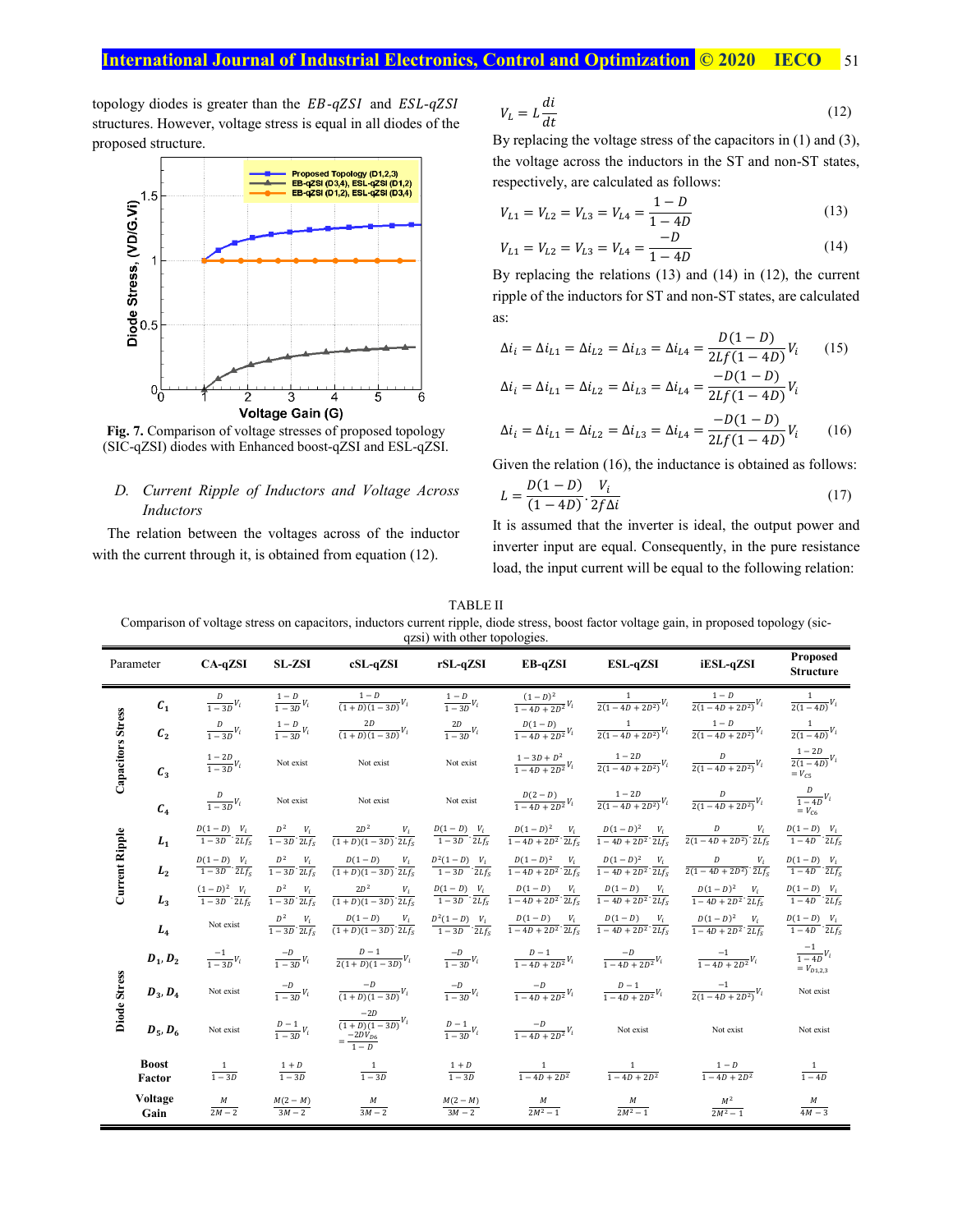$$
i_i = i_{L1} = i_{L2} = i_{L3} = i_{L4} = \frac{3(1-D)^2}{(1-4D)^2} \cdot \frac{V_i}{8R}
$$
 (18)

The above relations show that in the proposed topology unlike other topologies, all inductors have equal voltage, current, and current ripple. If  $K_I$  is defined as the coefficient of the inductor current ripple, then:

$$
K_{I} = \frac{D(1 - D)}{1 - 4D} \tag{19}
$$

The coefficient of inductor current ripple versus boost factor is shown in Fig. 8. As can be seen, the inductor current ripple rises with the boost factor increase. Therefore, under the same conditions, the current ripple is lower in all of the proposed topology inductors relative to the current ripple of the inductors  $L_3$  and  $L_4$  on both topologies  $ESL - qZSI$  and  $EB-qZSI$ . But, they are larger than the current ripple of the inductors  $L_1$  and  $L_2$ .



Fig. 8. Comparison of current ripple coefficient versus Boost Factor of proposed topology (SIC-qZSI) inductors with  $EB-qZSI$  and  $ESL-qZSI$ .

#### **III. SIMULATION RESULTS**

To investigate and accredit the relations obtained form the proposed topology  $(SIC - qZSI)$ , using the MATLAB/  $SIMULINK$  software, the proposed inverter is simulated at  $D = 0.2$ ,  $V_i = 48V$ ,  $R = 47\Omega$ . According to Fig. 2, the proposed topology has high boost factor. For instance, at  $D =$ 0.2, the boost factor is equal to five  $(B = 5)$ . Given the symmetry of the proposed structure, the capacitors  $C_1$ ,  $C_3$ ,  $C_4$  are equal to their corresponding capacitors namely,  $C_2$ ,  $C_5$ ,  $C_6$ , respectively.



**Fig. 9.** The simulation results of the proposed topology (SICqZSI) with,  $V_i = 48V$ ,  $M = 0.8$  and  $D = 0.2$ . From top to bottom: DC-link voltage  $(V_{PN})$ , voltage stresses on capacitors  $(C_1, C_2, C_3, C_5, C_4, C_6$  respectively).

Fig. 10 shows that the current ripple, current, and the voltage across all the inductors are equal, as well as, the stress on all diodes is equal. As can be seen, under the given conditions  $(V_i = 48V, M = 0.8$  and  $D = 0.2$ ), the average current of the inductors is,  $6.1A$ , and the current ripple is,  $1.4A$ . The voltage across the inductors in the ST and non-ST states, are 190 and  $-48V$ , respectively. Also, voltage stress on diodes is 240V, which is equal to the maximum DC-link voltage  $(V_{dc})$ .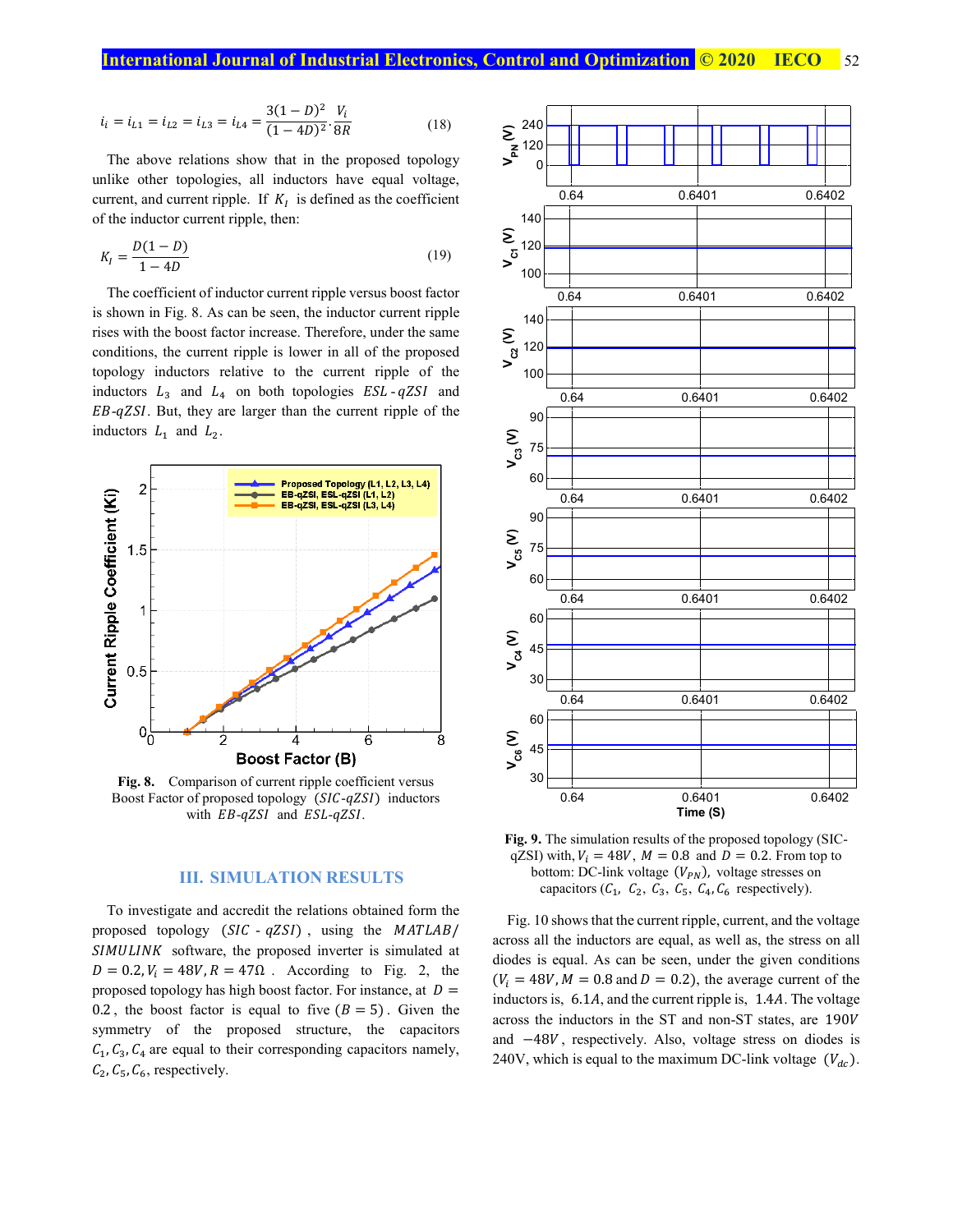



**Fig. 10.** The simulation results of the proposed topology (SIC-qZSI) with,  $V_i = 48V$ ,  $M = 0.8$  and  $D = 0.2$ . From top to bottom: inductors current  $(I_{L1-4})$ , voltage across of inductors  $(L_{1-4})$ , and voltage across of diodes $(D_1, D_2)$ .

Fig. 11 shows the line voltage, voltage and load current. The maximum line-voltage before the three-phase  $LC$  filter  $(V_{AB})$ is 240V, and the peak value of this voltage after the filter  $(V_{ab})$  is approximately 160V. Therefore, the voltage and load current are  $95V$  and 2A, respectively. Also, the output current waveform under transient load changes, it can be seen that the proposed inverter (SIC-QZSI) has a good dynamic response. The simulation result under transient resistor load changes from 47  $\Omega$  to 30  $\Omega$ , is obtained.



**Fig. 11.** The simulation results of the proposed topology (SIC-qZSI) with,  $V_i = 48V$ ,  $M = 0.8$  and  $D = 0.2$ . From top to bottom: Line-voltage before three phase LC filter  $(V_{AB})$ , Line-voltage after three phase LC filter  $(V_{ab})$ , and load voltage and current( $V_a$ ,  $I_a$ ), simulation result under transient resistor load changes from 47  $\Omega$  to 30  $\Omega$ .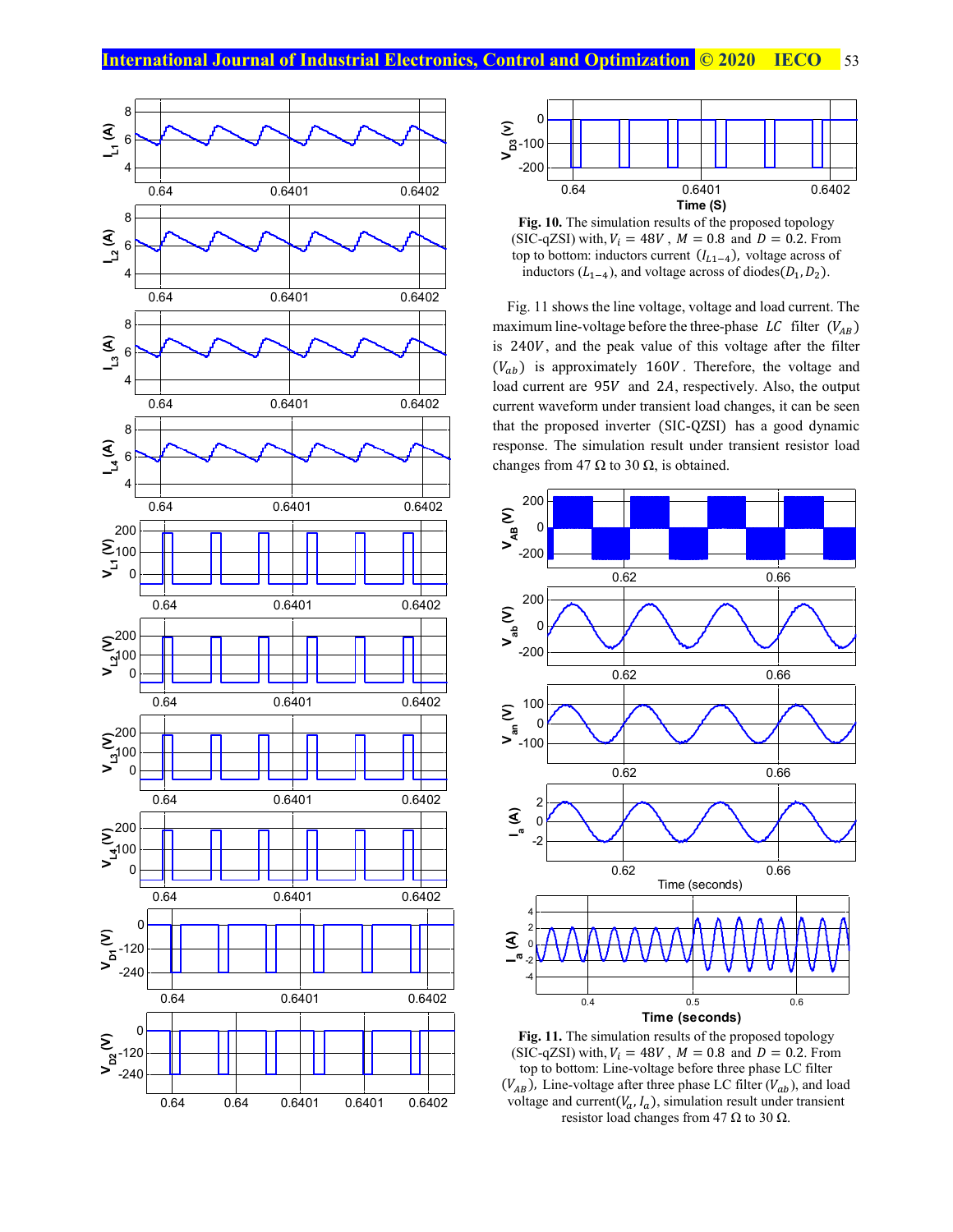### **IV. Experimental results**

In order to evaluate and validate the simulation results and obtained relations, the laboratory prototype of the proposed topology was constructed and the results are taken for  $V_{in}$  = 48 V,  $D = 0.2$  and  $M = 0.8$ . Figure (12) shows the laboratory prototype of the proposed topology.

#### *A. Experimental Results of Proposed Topology*

According to Fig. 13, the DC-link voltage is 220V, and the average value of the input current and its current ripple is about 5A and 1.3A, respectively. Also, the voltage stress on capacitors  $(C_{1-6})$  are about 100V, 95V, 62V, 60V, 38V and 34V, respectively, which are in good agreement with the simulation values and the obtained relationships.



**Fig. 12.** Photograph of experimental setup





**Fig. 13.** The experimental results of the proposed topology (SIC-qZSI) with,  $V_i = 48V$ ,  $M = 0.8$  and  $D = 0.2$ . From top to bottom: DC-link voltage  $(V_{PN})$ , input current  $(I_i)$ , voltage stresses on capacitors  $(C_{1-6})$  respectively.

According to Fig. 14, the values obtained from the experimental results show that the average current and current ripple of all inducers are equal and is similar to the values obtained for the input current. The voltage in all the inductors in ST and non-ST modes is approximately  $160V$  and  $40V$ , respectively. Also, voltage stress on diodes  $D_{1,2}$  is approximately 200V.

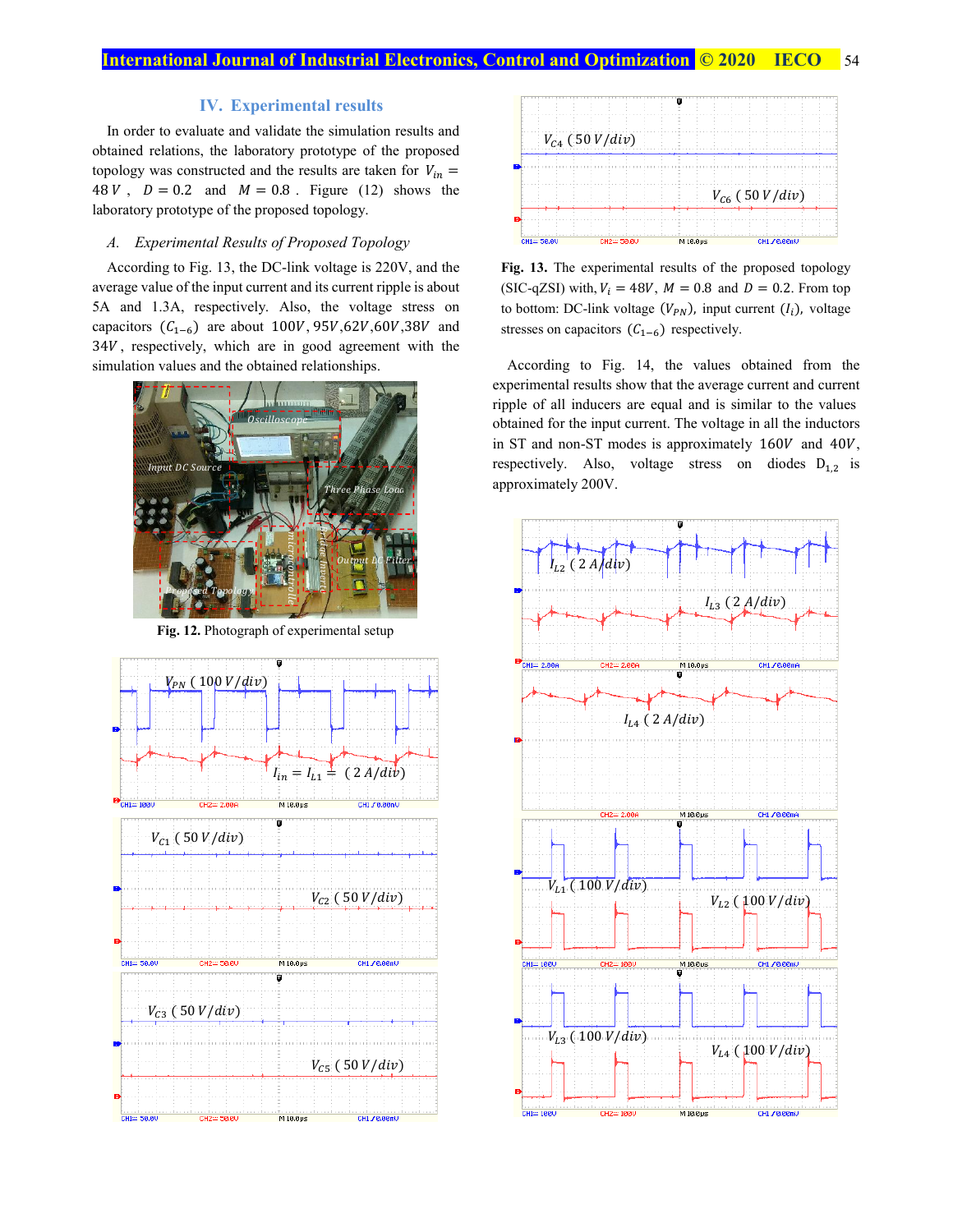

**Fig. 14.** The experimental results of the proposed topology (SIC-qZSI) with,  $V_i = 48V$ ,  $M = 0.8$  and  $D = 0.2$ . From top to bottom: inductors current  $(I_{L2-4})$ , voltage across of inductors  $(L_{1-4})$ , and voltage across of diodes $(D_1, D_2)$ .

As seen in Fig. 15, the peak of the line-voltage before and after the three-phase  $LC$  filter are 135V and 220V respectively. The peak of the voltage and load current are 85 and 1.5A, respectively. Therefore, the output power under this conditions,  $V_i = 48V$ ,  $M = 0.8$  an $D = 0.2$  is approximately,  $200W$ . The experimental results obtained are in good agreement with the obtained equations and the simulation results and confirm them. The value of THD for output voltage and current under the resistive load are shown in Figures 15 (c) and (d), respectively, that is 6.76% for the output voltage and 7.23% for the output current.



**Fig. 15.** The experimental results of the proposed topology (SIC-qZSI) with,  $V_i = 48V$ ,  $M = 0.8$  and  $D = 0.2$ . (a) Linevoltage after three phase filter  $(V_{ab})$ , and Line-voltage before three phase filter( $V_{AB}$ ), (b) load voltage and current( $V_{an}, I_a$ ), (c) THD of load voltage, (d) THD of load current.

#### *B. Experimental Results of EB-qZSI*

The prototype  $EB - qZSI$  is constructed to identify the advantages and disadvantages of the proposed topology (SICqZSI), and the experimental results are obtained in Figure 16. According to the figure, under the same conditions, the  $EB$  $qZSI$  topology generates a lower voltage than the  $SIC-qZSI$  in the  $DC$ -link. Therefore, considering the input current, the  $SIC$ qZSI delivers more output power to the load.





#### *C. Power Loss and Efficiency*

Fig.17 shows the efficiency at different operating points. These curves have been obtained under different loads in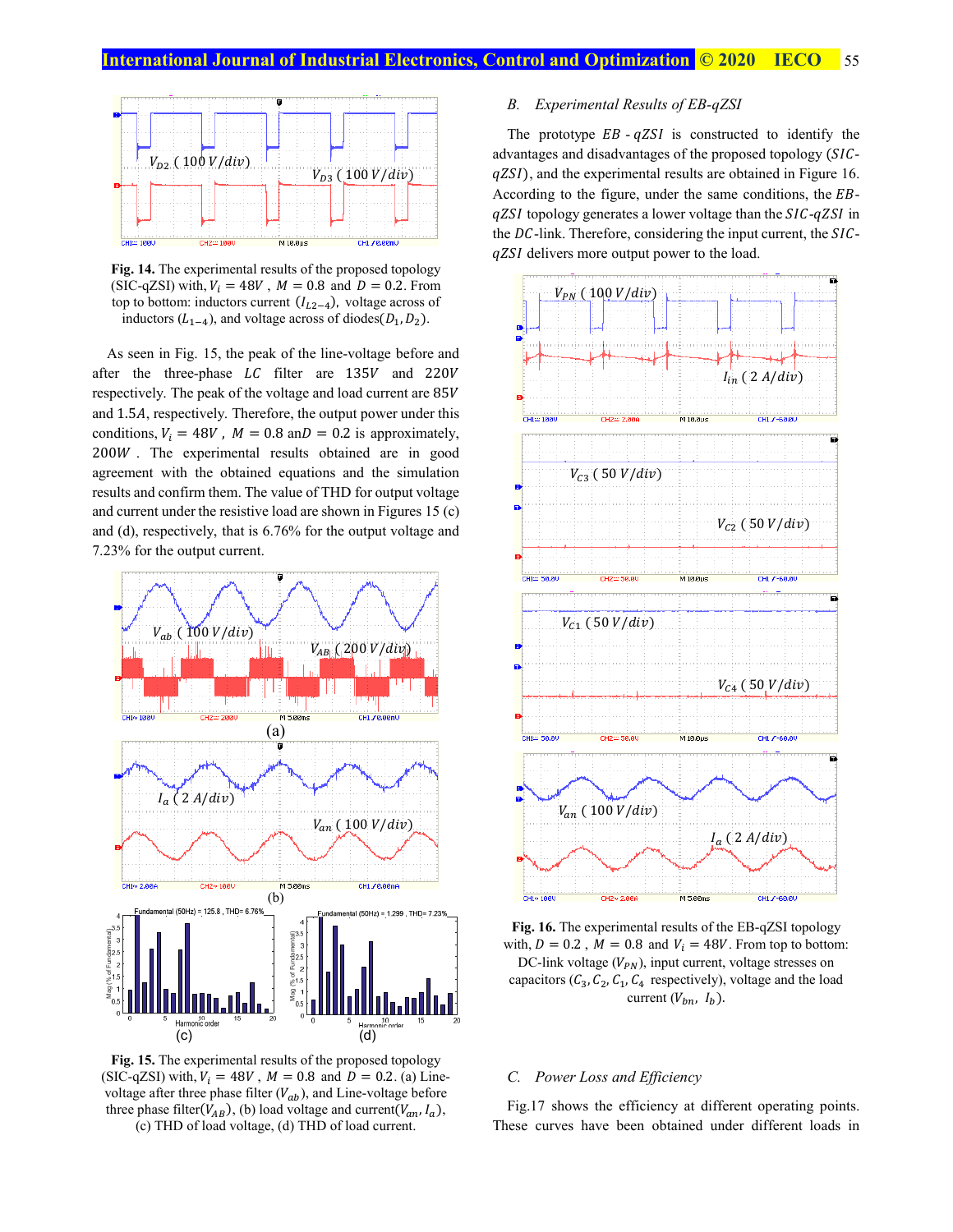laboratory conditions with respect to parasitic resistances of Table III. As can be seen, with increasing shoot-through duty cycle (D), efficiency decreases. The proposed topology, due to the lower number of diodes, higher efficiency than the EBqZSI topology [22], [33].



**Fig. 17.** Measured efficiency at  $V_{in} = 80V$  and different operating points

In Fig. 18, the curves of boost factor variations versus the various duty cycles have been compared in the ideal and nonideal modes. The non-ideal curve of boost factor have been obtained under different duty cycle in laboratory conditions with respect to parasitic resistances of Table III. As can be seen, in the non-ideal state the boost factor increases about 6.3 times at  $D = 0.2167$ .



**Fig. 18.** Plot of boost factor versus duty cycle in the ideal and non-ideal states.

#### **V. CONCLUSIONS**

In this paper, a new topology called "switchedinductor/capacitor quasi z-source inverter  $(SIC-qZSI)$ " from the qZSI family was proposed. This topology, in similar conditions to ESL-qZSI and EB-qZSI topologies, has a higher boost factor and higher voltage gain in the high modulation index and low duty cycle. According to simulation and experimental results, at  $D = 0.2167$  has a boost factor of 7.5 and 6.3, respectively. The low voltage stress on the capacitors, the relatively low current ripple, as well as, the higher efficiency due to the fewer diode than other structures were another advantages of this topology. This topology has the characteristics like, current and current ripple equal to all inductors. Also, the voltage stresses on capacitors  $C_1$ ,  $C_3$ ,  $C_4$ were equal to their corresponding capacitor's  $C_2$ ,  $C_5$ , and  $C_6$ , respectively. Therefore, the proposed topology has a symmetric structure. The experimental results and simulation results were confirmed the relations and performance of the proposed inverter.

#### **REFERENCES**

- [1] M. Shid Pilehvar, M. Mardaneh, and A. Rajaei, "An analysis on the main formulas of Z-source inverter," *Sci. Iran.*, vol. 22, no. 3, pp. 1077–1084, 2015.
- [2] A. Ho and T. Chun, "Modified Capacitor-Assisted Z-Source Inverter Topology with Enhanced Boost Ability," vol. 17, no. 5, pp. 1195–1202, 2017.
- [3] B. Sahan, S. V Ara, S. Member, N. Christian, and P. Zacharias, "Comparative Evaluation of Three-Phase Current Source Inverters for Grid Interfacing of Distributed and Renewable Energy Systems," vol. 26, no. 8, pp. 2304–2318, 2011.
- [4] M. S. Diab *et al.*, "A Pulse Width Modulation Technique for High Voltage Gain Operation of Three - Phase Z - Source Inverters," vol. 6777, no. c, 2015.
- [5] M. Nguyen, T. Le, S. Park, and Y. Lim, "A Class of Quasi-Switched Boost Inverters," vol. 0046, no. c, 2014.
- [6] Fang Zheng Peng, "Z-source inverter," *IEEE Trans. Ind. Appl.*, vol. 39, no. 2, pp. 504–510, 2003.
- [7] M. Ghodsi and S. Masoud, "Extended switched  $\Box$  inductor quasi  $\Box$   $\Box$   $\Box$  source inverter : Modeling and prototype realization," no. September, pp. 1–14, 2018.
- [8] Y. P. Siwakoti, F. Blaabjerg, and P. C. Loh, "Quasi Y-Source Inverter Quasi-Y-Source Inverter," vol. 1, no. SEPTEMBER, 2015.
- [9] Y. P. Siwakoti *et al.*, "Impedance-Source Networks for Electric Power Conversion Part I : A Topological Review," vol. 30, no. 2, pp. 699–716, 2015.
- [10] M. Abbasi Shahabi, A. H. Eslahchi, and M. Mardaneh, "Two Symmetric Extended-Boost Embedded Switched-Inductor Quasi-Z-Source Inverter with Reduced Ripple Continuous Input Current," *IEEE Trans. Ind. Electron.*, vol. 0046, no. c, pp. 1–1, 2017.
- [11] D.Networks,"Z-Source/Quasi-Z-Source Inverters," no. December 2014, pp. 32–44.
- [12] H. Abu-rub, "Z-Source Inverter," no. March, 2016.
- [13] F. Z. Peng et al., "Z-Source Inverter for Motor Drives," vol. 20, no. 4, pp. 857–863, 2005.
- [14] Y. Tang, S. Xie, C. Zhang, and Z. Xu, "Improved Z-source inverter with reduced Z-source capacitor voltage stress and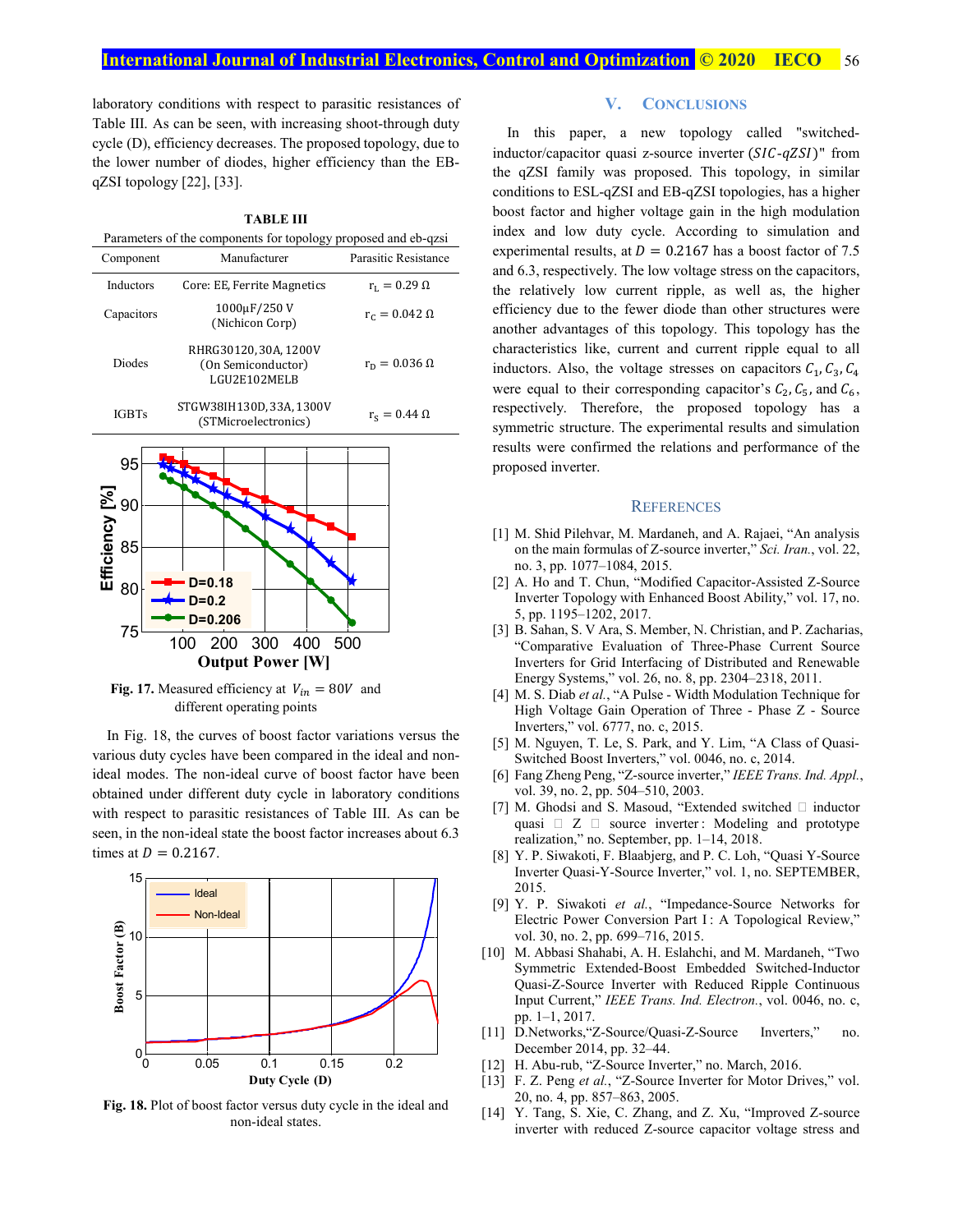# **International Journal of Industrial Electronics, Control and Optimization <b>© 2020** IECO 57

soft-start capability," *IEEE Trans. Power Electron.*, vol. 24, no. 2, pp. 409–415, 2009.

- [15] S. S. Moosavi, H. Rezaee, A. Kazemi, and A. Ranjbar, "Efficiency improvement and inrush current reduction in a non-isolated DC-DC converter," *IECO*, vol. 2, no. 2, pp. 137– 144, 2019.
- [16] J. Anderson and F. Z. Peng, "Four quasi-Z-Source inverters," *2008 IEEE Power Electron. Spec. Conf.*, pp. 2743–2749, 2008.
- [17] C. J. Gajanayake, F. L. Luo, H. Gooi, P. L. So, and L. K. Siow, "Extended-Boost Z -Source Inverters," vol. 25, no. 10, pp. 2642–2652, 2010.
- [18] M. K. Nguyen, Y. C. Lim, and G. B. Cho, "Switched-Inductor Quasi-Z-Source Inverter," *IEEE Trans. Power Electron.*, vol. 26, no. 11, pp. 3183–3191, 2011.
- [19] M. Zhu, K. Yu, S. Member, F. L. Luo, and S. Member, "Switched Inductor Z-Source Inverter," vol. 25, no. 8, pp. 2150–2158, 2010.
- [20] Y.-C. Lim, M.-K. Nguyen, and J.-H. Choi, "Two switchedinductor quasi-Z-source inverters," *IET Power Electron.*, vol. 5, no. 7, pp. 1017–1025, 2012.
- [21] H. Fathi and H. Madadi, "Enhanced-Boost Z-Source Inverters with Switched Z-Impedance," *IEEE Trans. Ind. Electron.*, vol. 63, no. 2, pp. 691–703, 2016.
- [22] V. Jagan, J. Kotturu, and S. Das, "Enhanced-Boost Quasi-Z-Source Inverters with Two-Switched Impedance Networks," *IEEE Trans. Ind. Electron.*, vol. 64, no. 9, pp. 6885–6897, 2017.
- [23] H. F. Ahmed, H. Cha, S. Kim, and H. Kim, "Switched-Coupled-Inductor Quasi-Z-Source Inverter," vol. 8993, no. c, 2015.
- [24] R. Strzelecki, M. Adamowicz, N. Strzelecka, and W. Bury, "New Type T-Source Inverter," pp. 191–195, 2009.
- [25] W. Qian, F. Z. Peng, and H. Cha, "Trans-Z-Source Inverters," vol. 26, no. 12, pp. 3453–3463, 2011.
- [26] Y. I. Network, "Y-Source Impedance Network," vol. 29, no. 7, pp. 3250–3254, 2014.
- [27] B. Y. Husodo, M. Anwari, and S. M. Ayob, "Analysis and simulations of Z-source inverter control methods," *2010 Conf. Proc. IPEC*, no. 1, pp. 699–704, 2010.
- [28] C. Pham, A. Shen, P. Q. Dzung, N. B. Anh, and N. X. Phu, "A Comparison of Control Methods for Z-Source Inverter," *Energy Power Eng.*, vol. 04, no. 04, pp. 187–195, 2012.
- [29] M. Mardaneh and M. S. Pilehvar, "Phase-shift control and harmonics elimination for H-bridge Z-source inverter," *IET Power Electron.*, vol. 8, no. 4, pp. 618–627, 2015.
- [30] M. Shid Pilehvar, A. Rajaei, and M. Mardaneh, "Formulation of phase voltage and calculation of its total harmonic distortion in multilevel Z-source inverter," *IET Power Electron.*, vol. 8, no. 8, pp. 1509–1518, 2015.
- [31] X. Fang, "Maximum boost control of the current-fed Z-source inverter," *Proc. IEEE Int. Conf. Ind. Technol.*, vol. 20, no. 4, pp. 833–838, 2008.
- [32] C. S. Singh and R. K. Tripathi, "Maximum constant boost" control of switch inductor quasi Z-source inverter," *2013 Students Conf. Eng. Syst. SCES 2013*, 2013.
- [33] Y. Gu, Y. Chen, B. Zhang, and S. Member, "Enhanced-Boost" Quasi-Z-Source Inverter with An Active Switched Z-Network," vol. 0046, no. 1, 2017.



**Alireza Karbalaei** received the B.S degree in electrical engineering from Shahid Rajaee Teacher Training University, Tehran, Iran, in 2003, and the M.S degree from Azad University of Saveh, Iran in 20. He is PhD student in Department of Electrical

Engineering, Shiraz university of Technology, Shiraz, Iran. His current research interests includes impedance source converter.



**Mohammad Mardaneh** received the B.S. degree in Electrical Engineering from Shiraz University, Iran, in 2002, and M.S. and Ph.D. degrees in the same subject from Amirkabir University of Technology, Tehran, Iran, in 2004 and 2008, respectively. He has been

Associate Professor at Shiraz University of Technology, Shiraz, Iran, since 2008. His research fields cover: modeling, design and control of electrical machines, and application of power electronics in renewable energy systems and distribution networks.